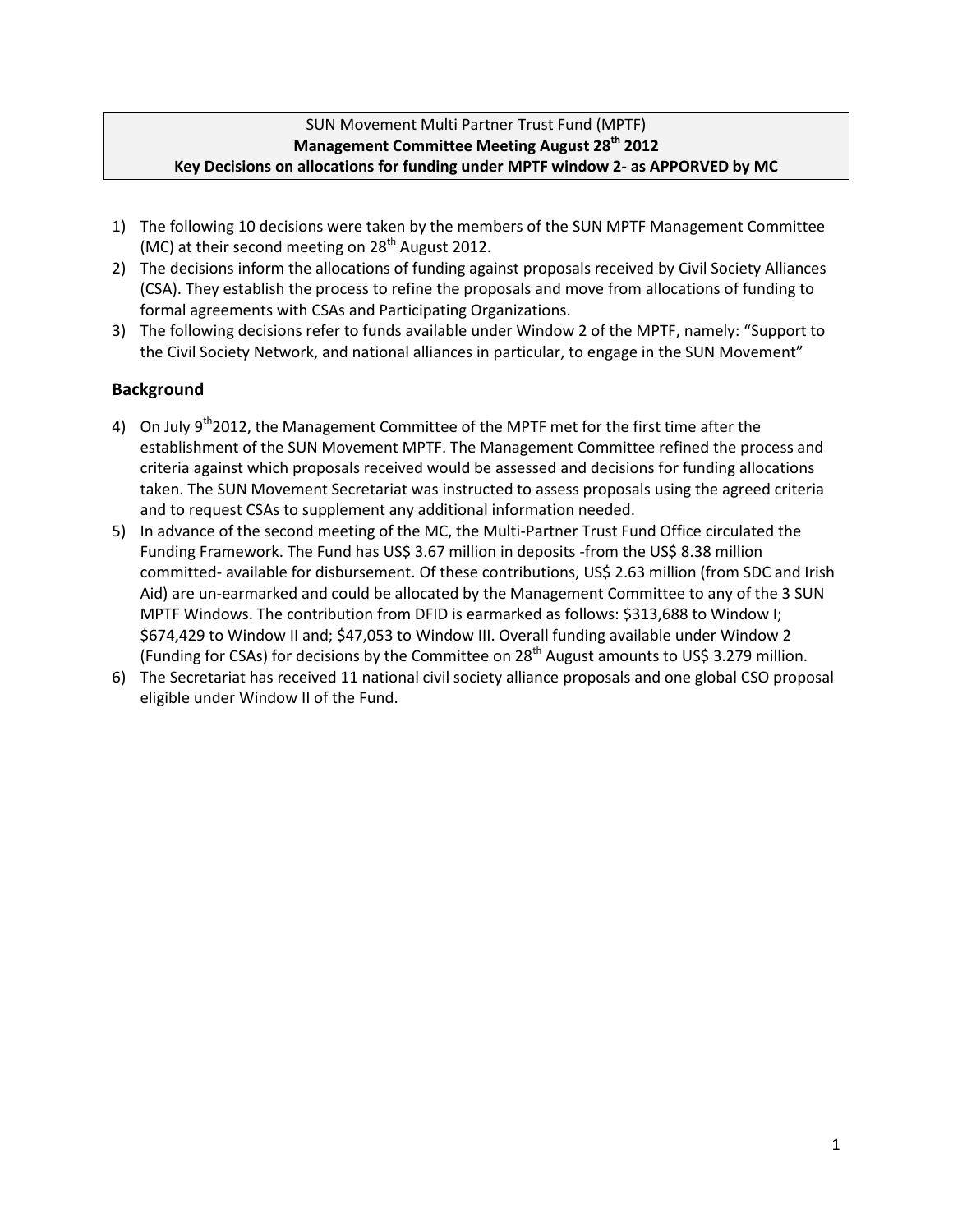## **Decisions by the Management Committee**

The following 10 decisions and recommendations were decided upon during the second meeting of the MPTF Management Committee on 28<sup>th</sup>August 2012.

**Decision 1:** Proposals from Tanzania and Zambia will not be considered for funding at this stage as they have been locally funded. This is in line with the 'last resort' nature of the SUN Movement MPTF

**Decision 2:** Proposals from Ghana and Mali will be set aside for the time being. They will only be considered pending additional information on their preferred Participating Organization and the internal CSOs governance structure.

**Decision 3:** The MC agreed to allocate funds to proposals received from CSAs from the following countries: Bangladesh, Guatemala, Malawi, Mozambique, Nepal, Niger and Uganda. The MC wanted clarification on the organization serving as grant recipient before funds can be allocated to the global proposal.

**Decision 4:** Participating Organizations agreed to serve as facilitating partners of national and global civil society as follows:

- (a) UN REACH will serve as Participating Organization (PO) in the following 3 countries: Bangladesh, Mozambique and Niger.
- (b) WFP will serve as Participating Organization in the following 2 countries: Malawi and Nepal.
- (c) WHO will serve as Participating Organization in the following 2 countries: Guatemala and Uganda.
- (d) UNOPS will serve as Participating Organization in support of the global proposal.

**Decision 5:** The MC authorizes the Chair of the MPTF to take decisions on the two proposals (Ghana and Mali) that are set aside provided the proposals comply with all requirements and provided availability of funds under MPTF Window2. Chair will inform the MC of the MPTF of decisions taken.

**Decision 6:** The MC requires an electronic consultation with regard to the global proposal as soon as the civil society global network has gone through its governance process and identified the organization serving as grant recipient and facilitating body. UNOPS remains ready to serve as Participating Organization to facilitate the proposal.

**Decision 7:** The MC agrees on the following refinement process to move from allocation of funding to formal agreement of actual plans for implementation with in-country alliances. After allocation of funding to any given proposal, it will be national civil society alliances in collaboration with Participating Organizations responsibility to refine the proposal, including prioritization as needed. Refinement will take into account recommendations provided by the MC during the approval of funding allocations, including the summary appraisal of the proposals by the Secretariat. Revised proposals will have to be submitted within the following 30 days to the Secretariat of the MPTF for signing and release of funds. MC is not expected to meet again and/or further revise those proposals. The Co-chairs will inform the MC of the MPTF when the funds are released as appropriate.

**Decision 8:**TheMC requests the SUN Movement Secretariat to capture lessons in terms of reduced impact on original proposals after revision process, including impact of lower level of funding in conjunction with Participating Organization at country level. This compilation of lessons will be shared with the MC for information and best practice the future SUN MPTF calls.